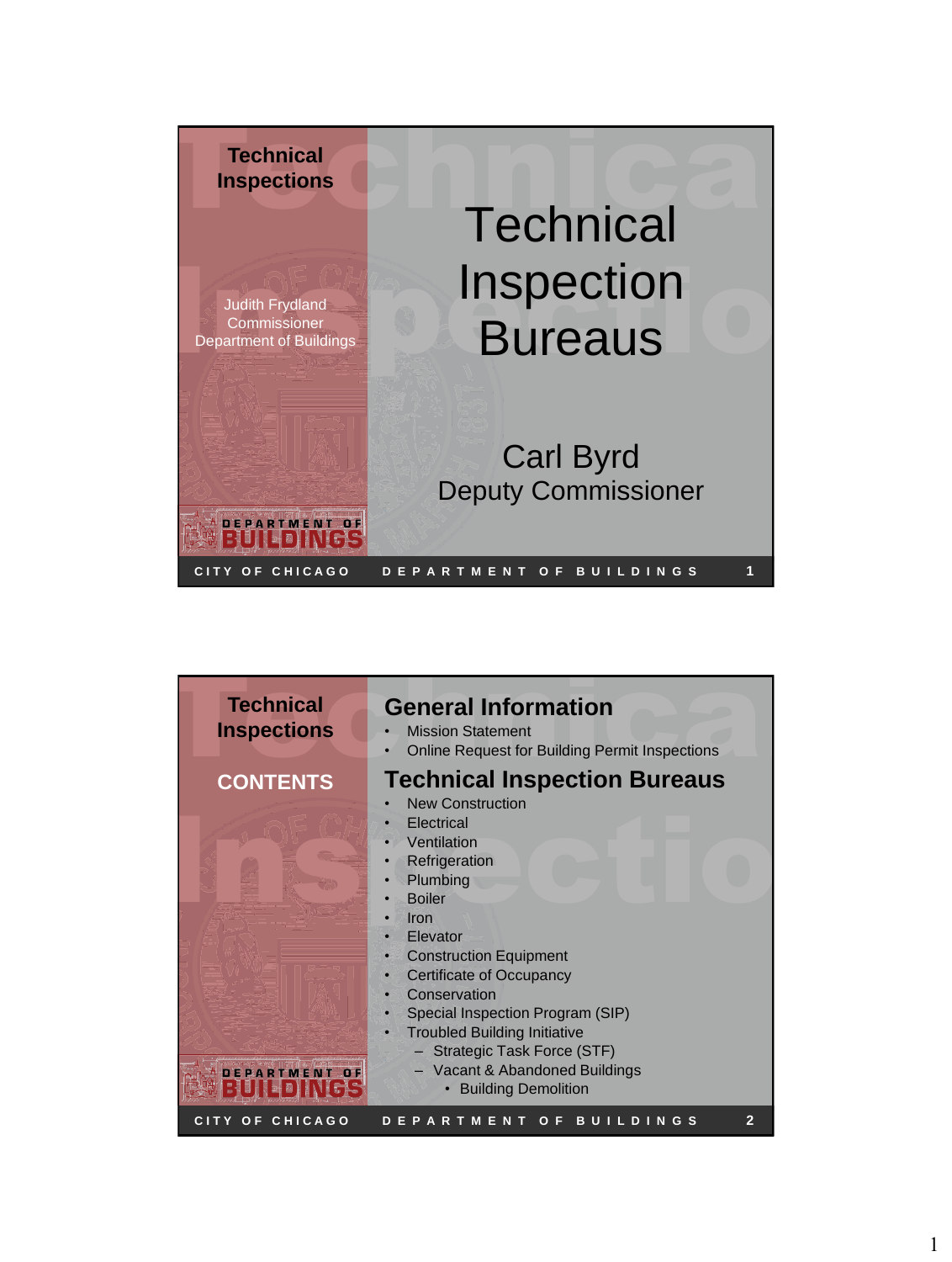## **Technical Inspections**

## **MISSION STATEMENT**

**DEPARTMENT OF** ▐▋▖▌▌▎▎▎▌▞▚▏

**Technical<br>Inspections**<br>MISSION The Department of Buildings supports the safety and quality of life for the residents<br>and visitors of the City of Chicago through<br>enforcement of the Chicago Building Code.<br>The permitting and inspection process The Department of Buildings supports the safety and quality of life for the residents and visitors of the City of Chicago through enforcement of the Chicago Building Code. The permitting and inspection process promotes high quality design standards as well as the conservation, rehabilitation and reuse of the City's existing buildings.

**3**



**C I T Y O F C H I C A G O D E P A R T M E N T O F B U I L D I N G S**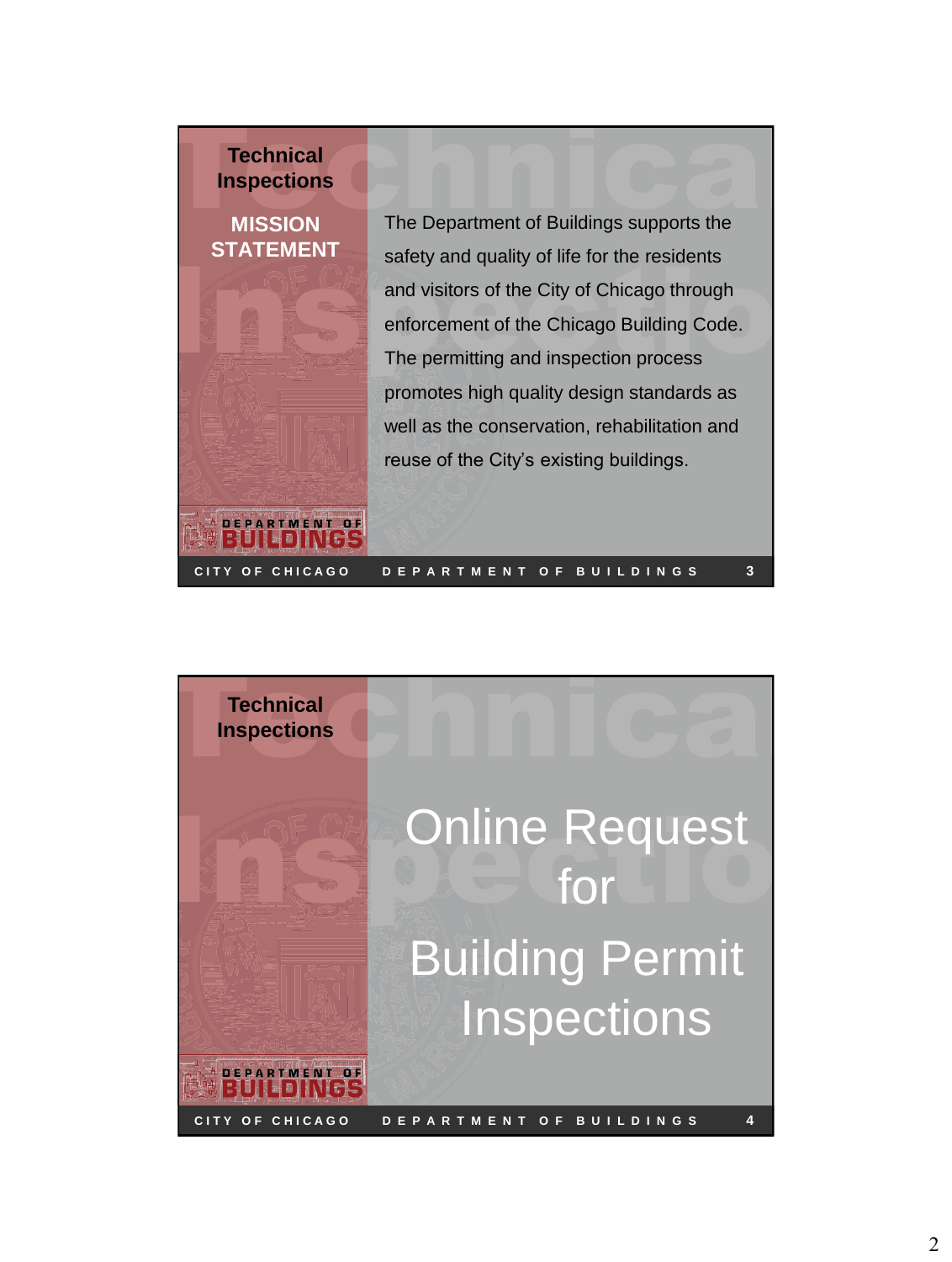

| <b>Technical</b>                 | <b>Inspection Request</b><br>This form is to request the inspection types as described below. All other service requests should be made by calling 311.<br>ALL FIELDS REQUIRED UNLESS OTHERWISE NOTED Required fields are marked with an (*). |
|----------------------------------|-----------------------------------------------------------------------------------------------------------------------------------------------------------------------------------------------------------------------------------------------|
|                                  |                                                                                                                                                                                                                                               |
| <b>Inspections</b>               | <b>Permit Number</b>                                                                                                                                                                                                                          |
|                                  | *Property Address                                                                                                                                                                                                                             |
| <b>ONLINE</b>                    | <b>Zip Code</b>                                                                                                                                                                                                                               |
|                                  | $\vert \mathbf{v} \vert$<br>*Select Inspection Option                                                                                                                                                                                         |
| <b>REQUEST FOR</b>               | $\overline{\phantom{a}}$<br>*Select Inspection Type                                                                                                                                                                                           |
| <b>BUILDING PERMIT</b>           | $\overline{\phantom{a}}$<br>*Select Contact Information                                                                                                                                                                                       |
| <b>INSPECTIONS</b>               | Please provide information for the person who will be available at the time of inspection.                                                                                                                                                    |
|                                  |                                                                                                                                                                                                                                               |
| Include:                         |                                                                                                                                                                                                                                               |
| <b>New Construction</b>          | *Name                                                                                                                                                                                                                                         |
| <b>Masonry</b>                   | <b>Business Name</b>                                                                                                                                                                                                                          |
| <b>Electrical</b>                | *Phone Number                                                                                                                                                                                                                                 |
| <b>Ventilation</b>               | *Email Address                                                                                                                                                                                                                                |
| <b>Refrigeration</b>             | To Request an Inspection<br>The Department of Buildings responds to all requests for inspections on a first-come, first-serve basis, unless one chooses to schedule an                                                                        |
| <b>Plumbing</b><br><b>Boiler</b> | appointment for a particular date. When picking a date, please allow a minimum of 4 business days.                                                                                                                                            |
| Iron                             | <b>Requested Inspection Date</b><br>(mm/dd/yyyy)                                                                                                                                                                                              |
| <b>Conservation</b>              | To Reschedule a Scheduled Appointment<br>Reschedule requests must be sent in 24 hours before scheduled appointment time.                                                                                                                      |
|                                  | Date of the inspection you want to change:<br>(mm/dd/ww)                                                                                                                                                                                      |
|                                  | Reschedule requested date:<br>(mm/dd/yyyy)                                                                                                                                                                                                    |
|                                  |                                                                                                                                                                                                                                               |
| EPARTMENT                        | To Cancel a Scheduled Inspection<br>Cancellation Requests must be sent in 24 hours before scheduled appointment time                                                                                                                          |
|                                  | Date of the inspection you want to cancel:                                                                                                                                                                                                    |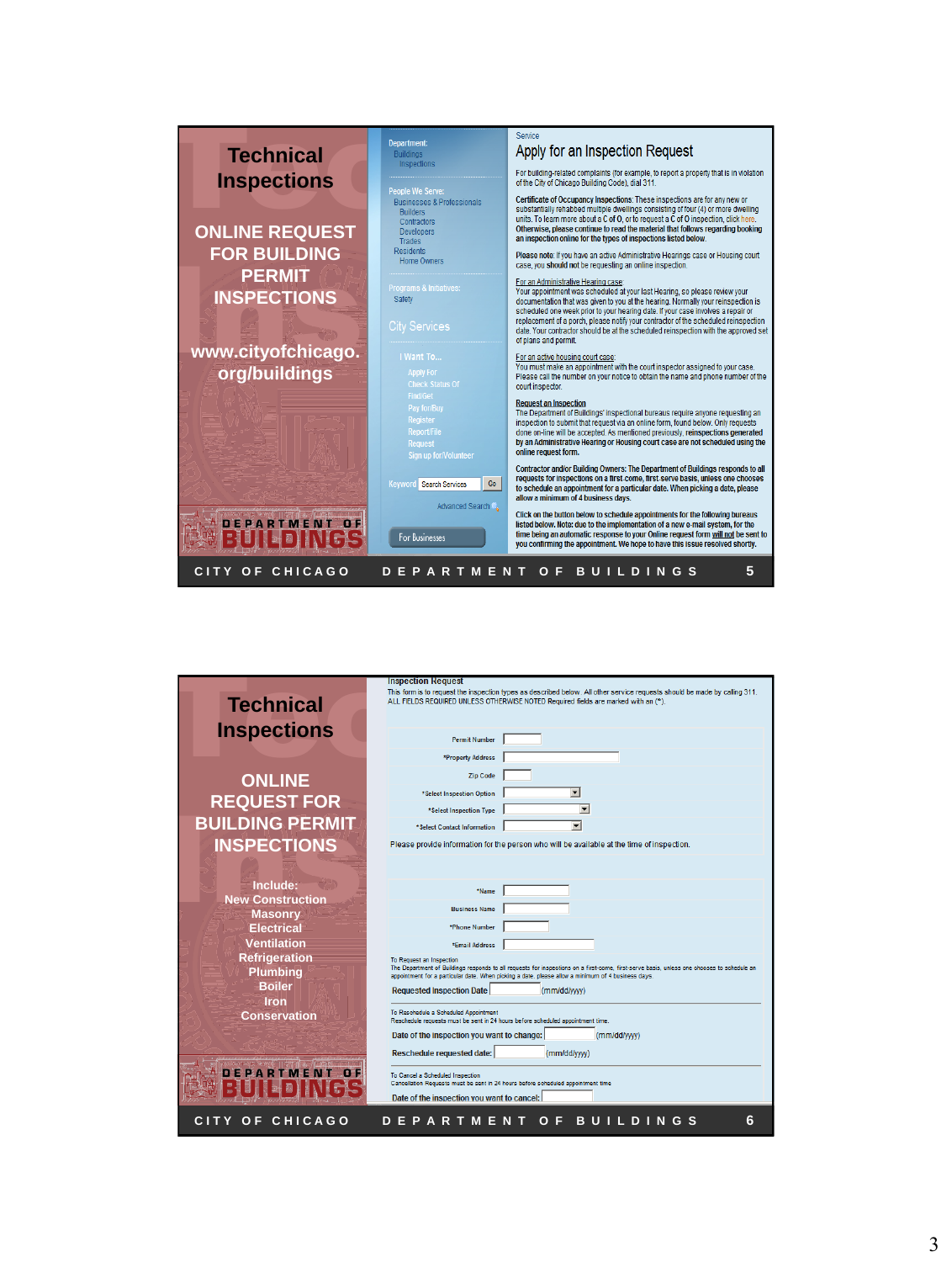

| <b>Technical</b>   | Electrical inspections include:                                                               |
|--------------------|-----------------------------------------------------------------------------------------------|
| <b>Inspections</b> | Inspections for new construction, alteration<br>and repair permits                            |
| <b>ELECTRICAL</b>  | - Distribution & wiring                                                                       |
| <b>BUREAU</b>      | - Emergency Lighting & Fire Alarms                                                            |
|                    | $-$ Power & devices                                                                           |
|                    | $-$ Signage                                                                                   |
|                    | Verify that the scope of work matches the<br>approved permit drawings                         |
|                    | Verify that the contractors performing work<br>are licensed and listed on the building permit |
|                    | Signs and generators are inspected annually                                                   |
|                    | <b>Business Affairs &amp; Consumer Protection's</b><br>License Task Force                     |
|                    | Respond to 311 citizen complaints                                                             |
| DEPARTMENT OF      | Building permit inspections are requested<br>online at www.cityofchicago.org/buildings        |
| CITY OF CHICAGO    | 8<br>OF BUILDINGS<br><b>PARTMENT</b>                                                          |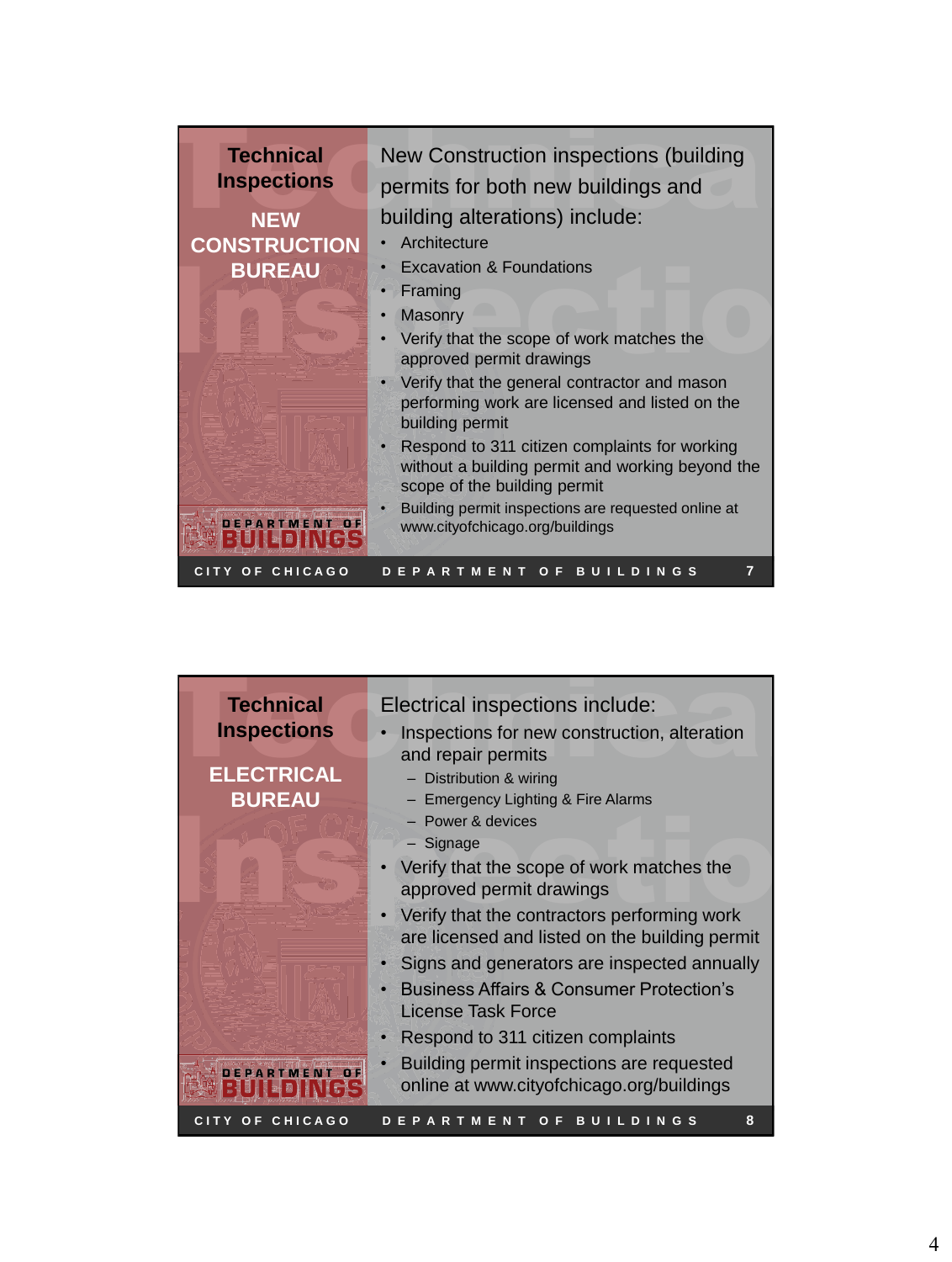| <b>Technical</b><br>Ventilation inspections include:<br><b>Inspections</b><br>Inspections for new construction, alteration<br>and repair permits<br><b>VENTILATION</b><br>- Ventilation & furnace equipment & distribution<br><b>BUREAU</b><br>Verify that the scope of work matches the<br>approved permit drawings<br>Verify that the contractors performing work<br>are licensed and listed on the building permit<br>Annual equipment inspections for highrise &<br>$\bullet$<br>commercial buildings<br>Department of Business Affairs & Consumer<br><b>Protection's License Task Force</b><br>Respond to 311 citizen complaints<br>Building permit inspections are requested<br>online at www.cityofchicago.org/buildings |
|---------------------------------------------------------------------------------------------------------------------------------------------------------------------------------------------------------------------------------------------------------------------------------------------------------------------------------------------------------------------------------------------------------------------------------------------------------------------------------------------------------------------------------------------------------------------------------------------------------------------------------------------------------------------------------------------------------------------------------|
|---------------------------------------------------------------------------------------------------------------------------------------------------------------------------------------------------------------------------------------------------------------------------------------------------------------------------------------------------------------------------------------------------------------------------------------------------------------------------------------------------------------------------------------------------------------------------------------------------------------------------------------------------------------------------------------------------------------------------------|

| - Air conditioning units<br>Verify that the scope of work matches the<br>approved permit drawings<br>Verify that the contractors performing work<br>are licensed and listed on the building permit<br>Annual equipment inspections<br>Respond to 311 citizen complaints<br>Building permit inspections are requested<br>online at www.cityofchicago.org/buildings |  |
|-------------------------------------------------------------------------------------------------------------------------------------------------------------------------------------------------------------------------------------------------------------------------------------------------------------------------------------------------------------------|--|
|-------------------------------------------------------------------------------------------------------------------------------------------------------------------------------------------------------------------------------------------------------------------------------------------------------------------------------------------------------------------|--|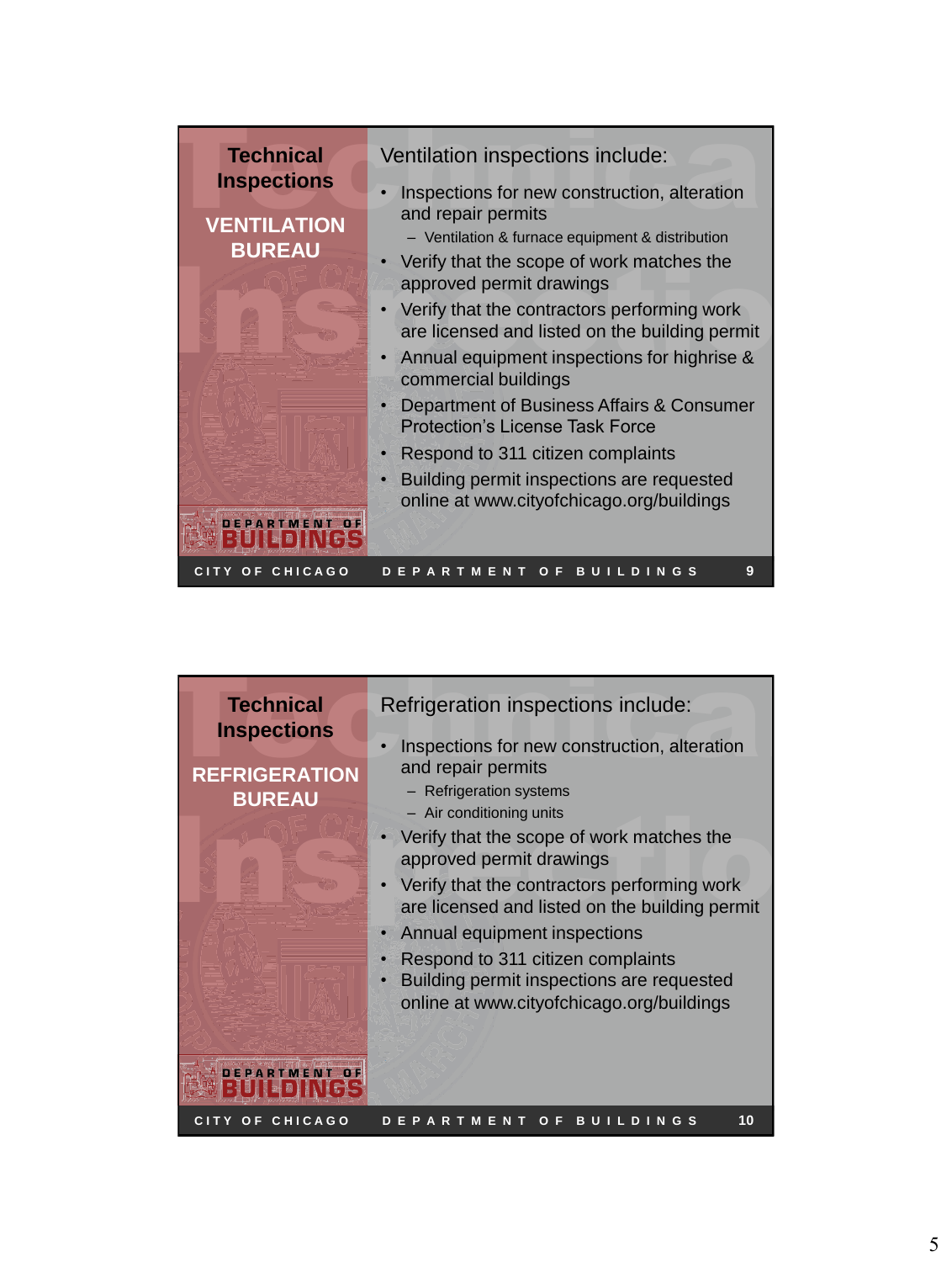| <b>Technical</b>                                       | Plumbing inspections include:                                                                                               |  |
|--------------------------------------------------------|-----------------------------------------------------------------------------------------------------------------------------|--|
| <b>Inspections</b><br><b>PLUMBING</b><br><b>BUREAU</b> | Inspections for new construction, alteration<br>and repair permits<br>- Underground plumbing<br>- Rough plumbing            |  |
|                                                        | • Supply piping and connections<br>• Waste piping and connections<br>• Distribution<br><b>Fixtures</b>                      |  |
|                                                        | Verify that the scope of work matches the<br>approved permit drawings<br>Verify that the contractors performing work        |  |
|                                                        | are licensed and listed on the building permit<br><b>Business Affairs &amp; Consumer Protection's</b><br>License Task Force |  |
|                                                        | Respond to 311 citizen complaints<br>Building permit inspections are requested<br>$\bullet$                                 |  |
| OF CHICAGO<br>CITY.                                    | online at www.cityofchicago.org/buildings<br>11<br><b>BUILDINGS</b><br><b>ARTMENT</b><br>$O$ F                              |  |

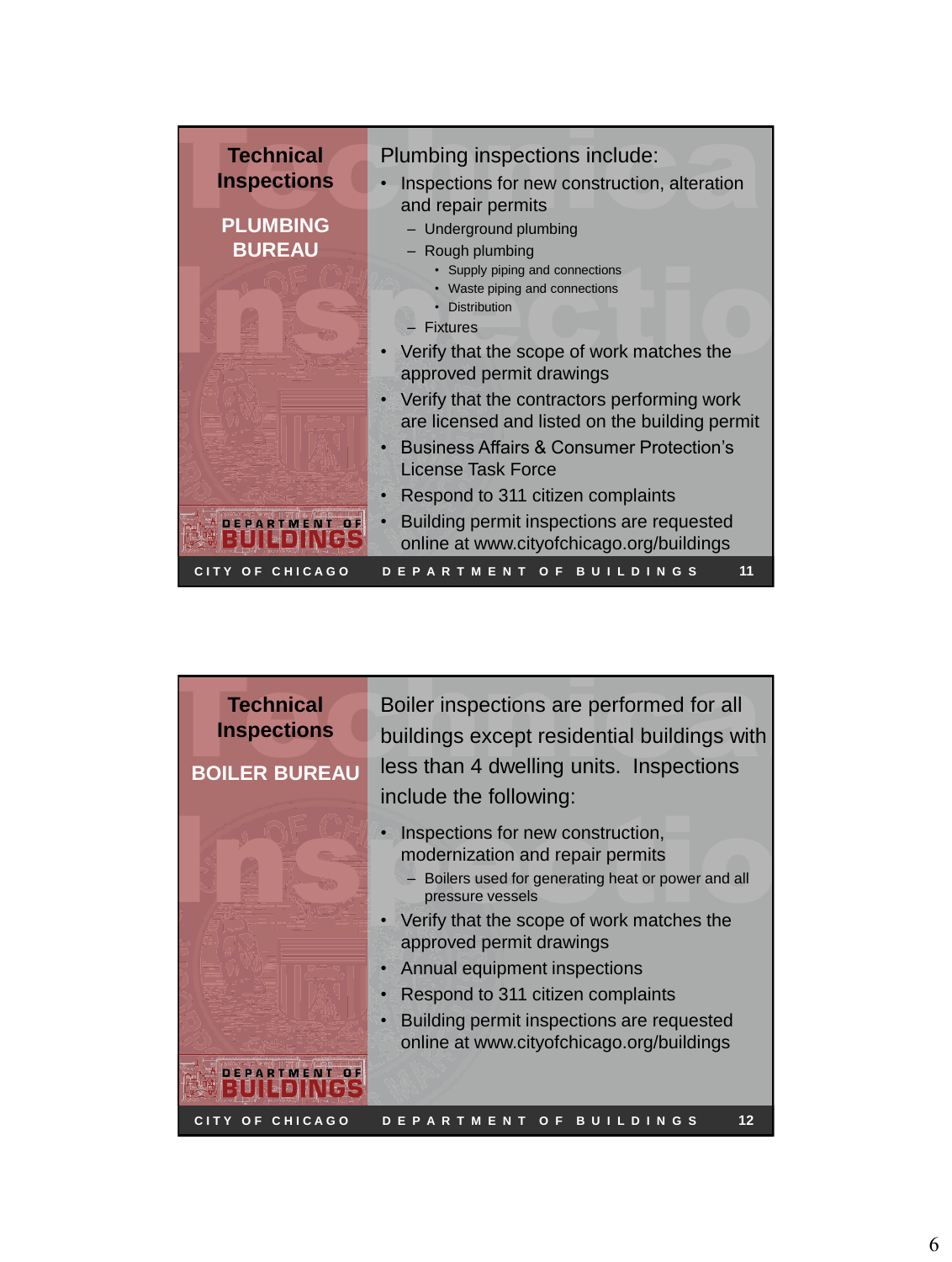| <b>Technical</b><br><b>Inspections</b> | Elevator inspections include:<br>Inspections for new construction, modernization and<br>repair permits                                                                                                                                                                                                                                                                                                                                                                                                                     |
|----------------------------------------|----------------------------------------------------------------------------------------------------------------------------------------------------------------------------------------------------------------------------------------------------------------------------------------------------------------------------------------------------------------------------------------------------------------------------------------------------------------------------------------------------------------------------|
| <b>ELEVATOR</b><br><b>BUREAU</b>       | - Passenger & freight elevators<br>- Platform lifts<br>$-$ Stage lifts<br>- Escalators<br>- Window washing rigs<br>- Amusement rides<br>Verify that the scope of work matches the approved<br>permit drawings<br>Verify that the contractors performing work are<br>licensed and listed on the building permit<br>Accident investigation<br>Annual equipment inspections<br>Respond to 311 citizen complaints<br>c<br>Building permit inspections are requested via email at<br>dob-elevator-inspections@cityofchicago.org |
| OF CHICAGO<br><b>CITY</b>              | 14<br><b>DEPARTMEN</b><br>$O$ F<br>BU<br>т<br><b>DINGS</b>                                                                                                                                                                                                                                                                                                                                                                                                                                                                 |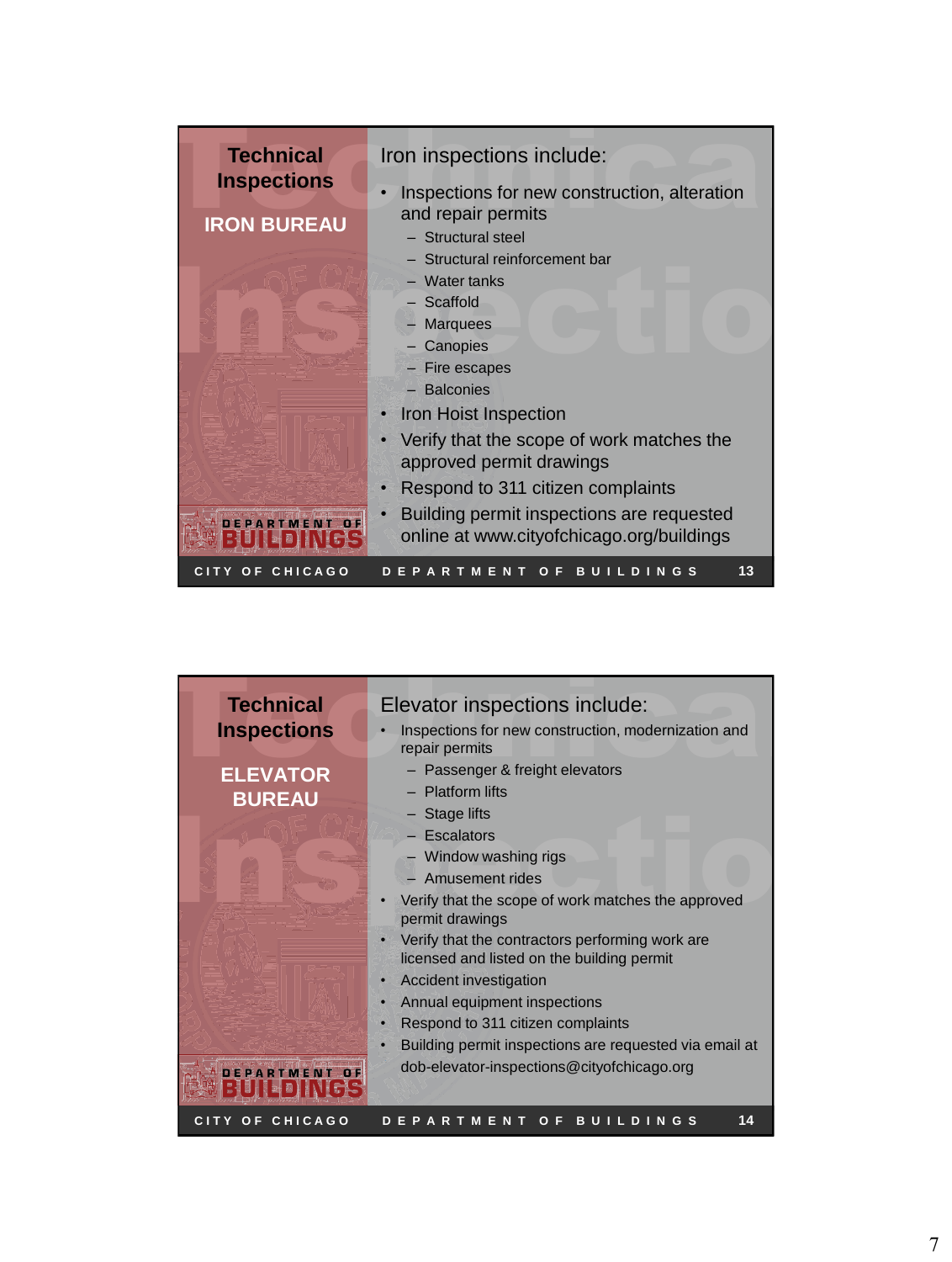

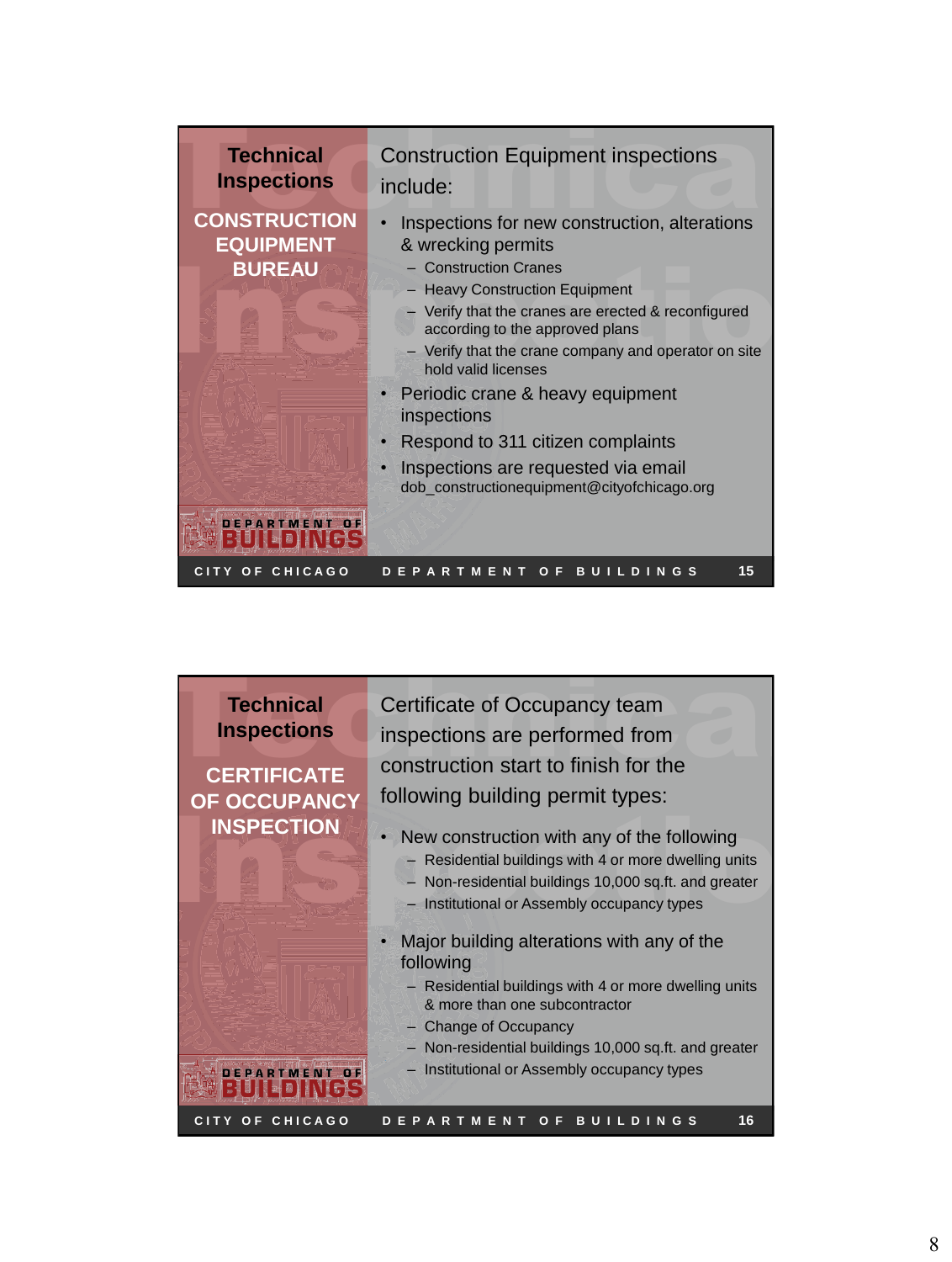| Plumbing<br>Ventilation<br>Department of Zoning<br><b>Fire Department</b><br>Verify that the scope of work matches the<br>approved permit drawings<br>Verify that the contractors performing work are<br>licensed and listed on the building permit<br>Building permit inspections are requested online<br>at www.cityofchicago.org/buildings & via fax to |  |
|------------------------------------------------------------------------------------------------------------------------------------------------------------------------------------------------------------------------------------------------------------------------------------------------------------------------------------------------------------|--|
|------------------------------------------------------------------------------------------------------------------------------------------------------------------------------------------------------------------------------------------------------------------------------------------------------------------------------------------------------------|--|

| <b>Technical</b>    | Conservation Inspections include:                                                                                                                                 |
|---------------------|-------------------------------------------------------------------------------------------------------------------------------------------------------------------|
| <b>Inspections</b>  | Annual maintenance inspections on existing buildings                                                                                                              |
|                     | - Exterior walls, parapets, overhangs                                                                                                                             |
| <b>CONSERVATION</b> | - Windows, doors, gutters, downspouts & roof                                                                                                                      |
| <b>INSPECTION</b>   | - Porches & fences                                                                                                                                                |
| <b>BUREAU</b>       | - Interior walls & ceilings                                                                                                                                       |
|                     | - Carbon monoxide & smoke detectors                                                                                                                               |
|                     | - Excludes single family homes & 3 story residential<br>buildings without a basement dwelling unit                                                                |
|                     | Alteration permits inspected by Conservation Bureau:                                                                                                              |
|                     | - Exterior wall repair                                                                                                                                            |
|                     | - Porch repair & replacement                                                                                                                                      |
|                     | - Deconversion of illegal dwelling units                                                                                                                          |
|                     | Administrative Hearings & Circuit Court reinspections                                                                                                             |
|                     | Respond to 311 citizen complaints regarding existing<br>ċ<br>buildings                                                                                            |
|                     | Request inspections for building permits that address<br>building violations and the alteration permits listed<br>above online at www.cityofchicago.org/buildings |
| CITY OF CHICAGO     | DEPARTMENT OF BUILDINGS<br>18                                                                                                                                     |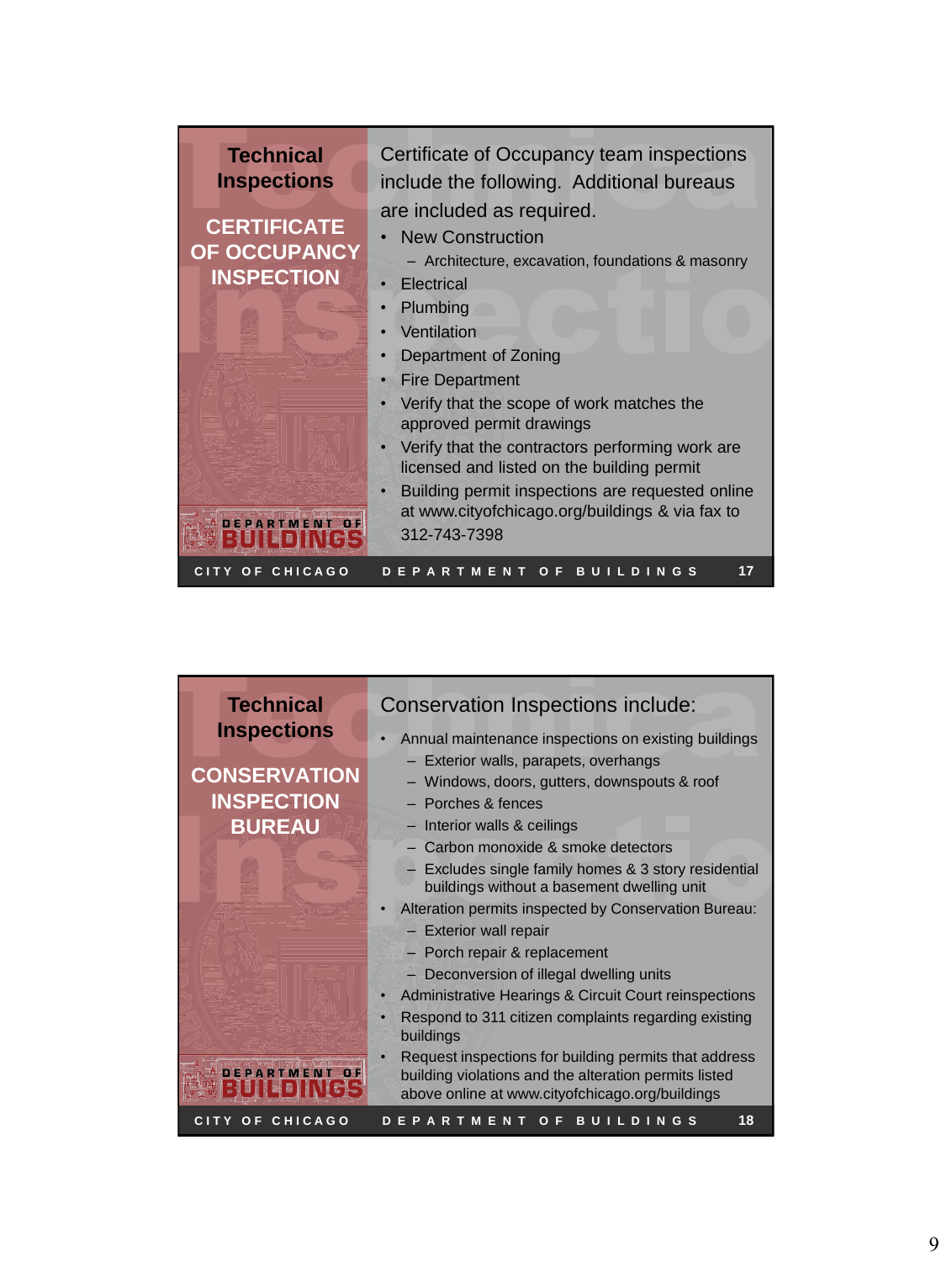| Special Inspections Program includes:<br><b>Technical</b><br><b>Inspections</b><br>Inspection of exit doors, exit corridors & exit<br>stairs, exit capacity, travel distance, exit<br><b>SPECIAL</b><br>signs, emergency lighting, occupancy<br><b>INSPECTIONS</b><br>capacity signs & fire rated separations<br><b>PROGRAM (SIP)</b><br>• Department of Business Affairs & Consumer<br>Protection's - License Task Force<br>- Liquor Licenses (new inspections)<br>- Public Place of Amusement License (new & annual<br>renewal inspections)<br>- Single Room Occupancy License (new & renewal<br>inspections)<br>- Nursing Homes (new & renewal inspections)<br>Assembly Occupancies of more than 100<br>$\bullet$<br>persons (new & annual inspections)<br>Respond to 311 citizen complaints |
|-------------------------------------------------------------------------------------------------------------------------------------------------------------------------------------------------------------------------------------------------------------------------------------------------------------------------------------------------------------------------------------------------------------------------------------------------------------------------------------------------------------------------------------------------------------------------------------------------------------------------------------------------------------------------------------------------------------------------------------------------------------------------------------------------|
|-------------------------------------------------------------------------------------------------------------------------------------------------------------------------------------------------------------------------------------------------------------------------------------------------------------------------------------------------------------------------------------------------------------------------------------------------------------------------------------------------------------------------------------------------------------------------------------------------------------------------------------------------------------------------------------------------------------------------------------------------------------------------------------------------|